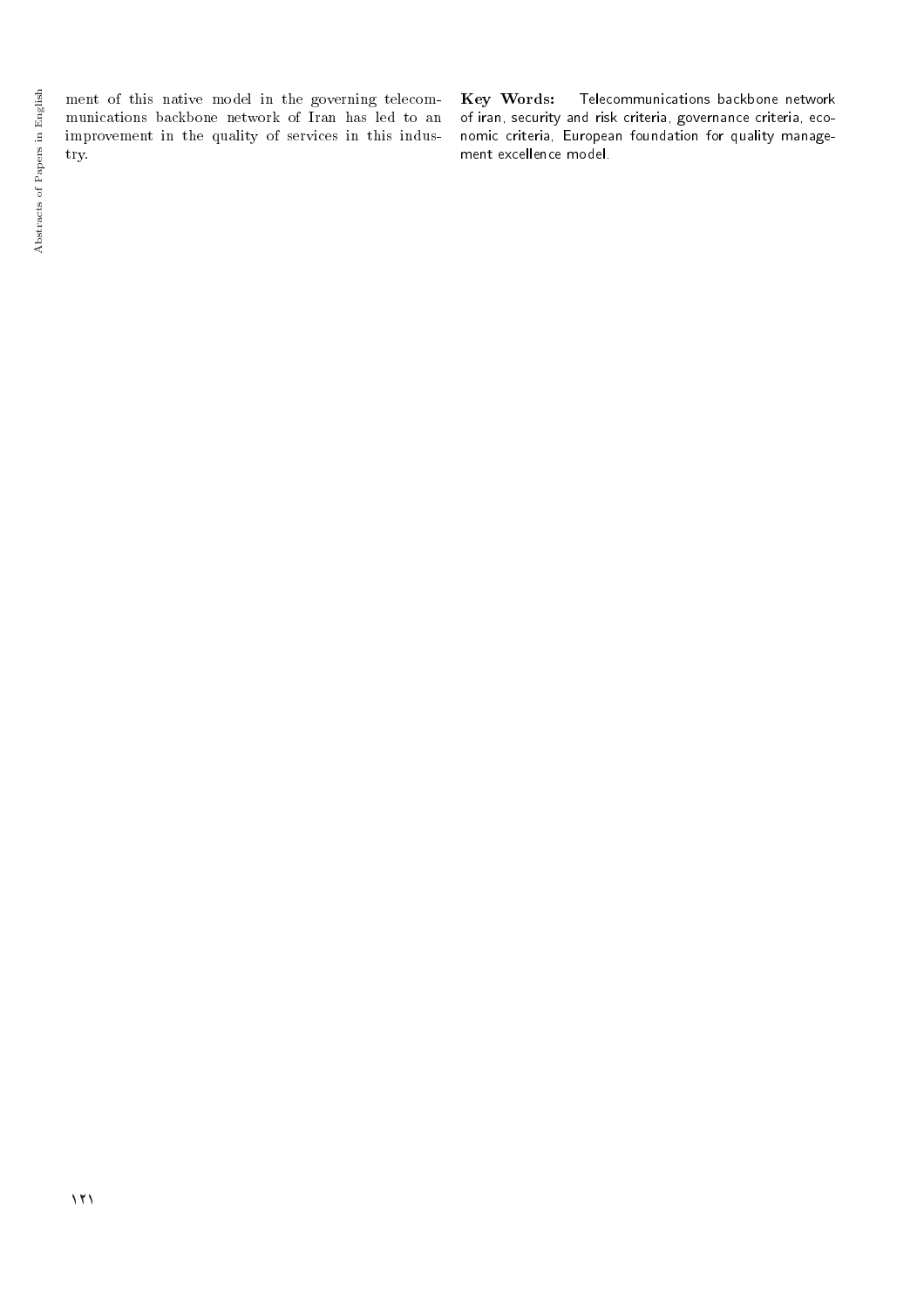## AND STORAGE SPACE CONSTRAINTS

### F. Sheikhi

fatemehsheikhi.gh@gmail.com S.H.R. Pasandideh(corresponding author) shr pasandideh@khu.ac.ir Dept. of Industrial Engineering Kharazmi University DOI:10.24200/J65.20190.53367.1991

Sharif Industrial Engineering and Management Journal Volume 36, Issue 1.1, Page 97-105, Original Article

c Sharif University of Technology

 Received 11 May 2019; received in revised form 31 August 2019; accepted 29 September 2019.

#### Abstract

Considering increasing global competition, increasing productivity is a serious issue for different industries. Determining optimal production quantity and preparing suitable conditions for desirable quality play an important role in achieving high productivity. The quality of products is not always perfect for different reasons, which leads to increased costs and reduced productivity. Therefore, controlling quantity and quality of produced items are equally important. In this research an integrated economic production quantity and quality control, using control charts problem has been investigated. A model has been developed including allowable shortage, limited storage space and service level. The proposed cost function is a nonlinear function and for validation purposes, the meta- heuristic Tabu search algorithm is used.

Key Words: Economic production quantity, control chart design, imperfect production, shortage.

A REVIEW ON THE CRITERIA FOR THE ENHANCEMENT OF THE QUALITY MANAGEMENT AND EXCELLENCE OF THE COMMUNICATIONS AND INFORMATION TECHNOLOGY INDUSTRY BY THE CASE STUDY

## OF THE BACKBONE NETWORK OF IRAN TELECOMMUNICATIONS

M.R. Zare

m.zare@mail.kntu.ac.ir A. Aghaei(corresponding author) aaghaie@kntu.ac.ir Y. Samimi y samimi@kntu.ac.ir A. Asl Hadad ahadad@kntu.ac.ir Dept. of Industrial Engineering K. N. Toosi University of Technology DOI:10.24200/J65.2019.52811.1964

Sharif Industrial Engineering and Management Journal Volume 36, Issue 1.1, Page 107-118, Original Article

c Sharif University of Technology

 Received 13 April 2019; received in revised form 9 July 2019; accepted 2 September 2019.

#### Abstract

To fulll the macro-policies of the country in the sector of information and communications technology, the presence of an effective governing company as the telecommunications and communications backbone network is necessary to provide the requirements for upgrading the quality management of the products and services and to fulfill the strategic policies of that industry. The purpose of this research is to examine and identify the specific requirements, criteria and standards of the communications and information technology area for improving the service quality of the telecommunications backbone network of Iran. By adding the security & risk, governance and economic criteria to the latest edition of the European Foundation for Quality Management Excellence Model, the newly developed model was designed and localized as a model for the quality management and excellence of the telecommunications backbone network of Iran after validating and verifying the model. In this research, to achieve the highest level of the reliability and the internal consistency of each criterion, the related sub-criteria, using the factor analysis approach, were sorted and analyzed according to the survey of the experts in several stages. The criteria of this model consist of two categories including the Enablers and the Results. The criteria for the Enablers include the leadership, economic, people, strategy, processes & products and services, partnership & resources, security and risk criteria in addition, to the Results' criteria, including the customer results criteria, business results criteria, society results criteria and the people results criteria. The studies show that the establish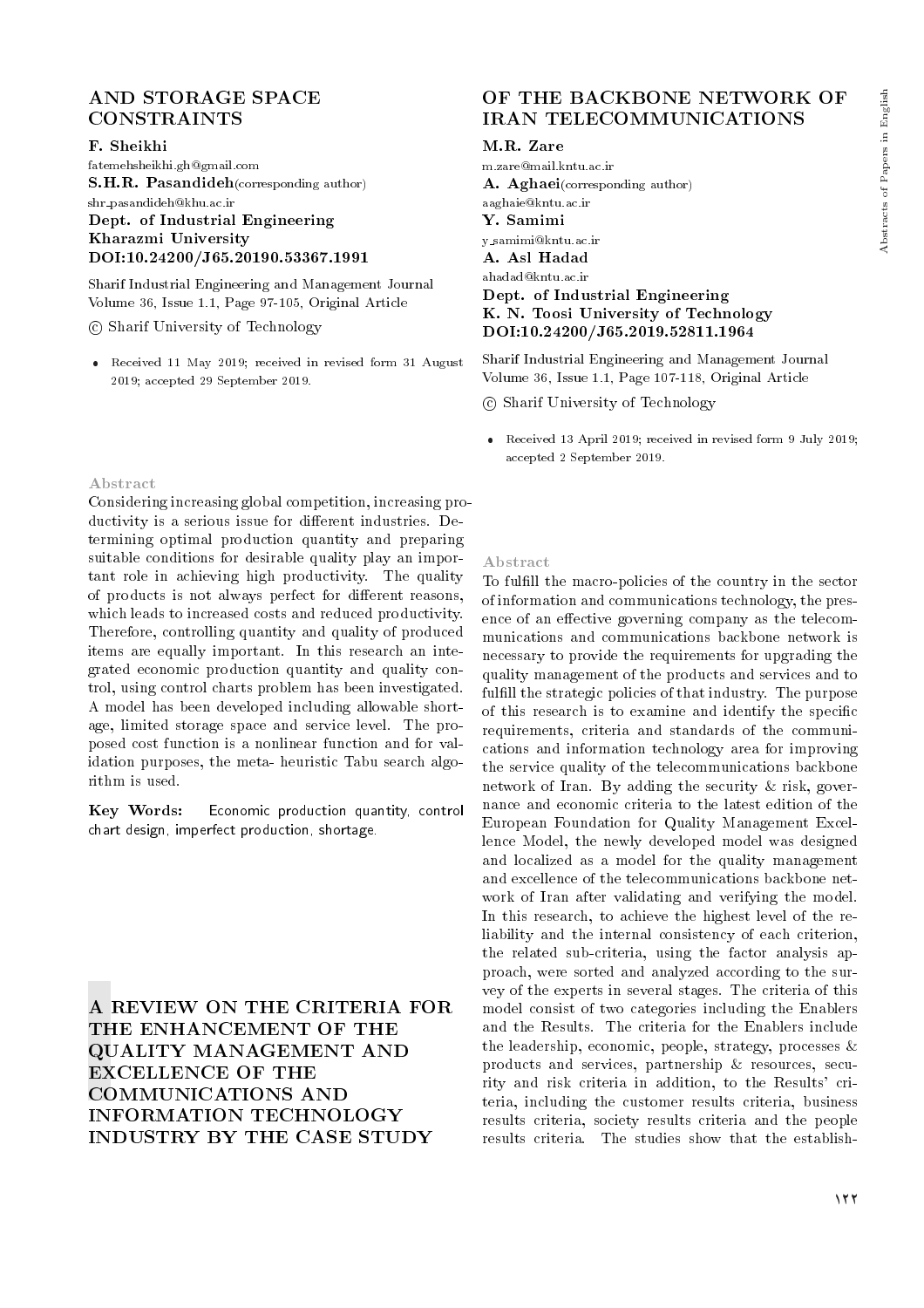two sub-dimensions of data access and security. Data quality should be considered in the context of the data used. This dimension includes the following dimensions of value added, relevance, timeliness, completeness and adequacy of data. The ability to display data about the presentation framework (succinct and stable presentation) and the meaning of data (interpretability and comprehensiveness). The results of the research show that accessibility, security and ease of perception are considered to be the most influential factors affecting the quality of research data. In this regard, the design of security layers in the research data registration system, the design of database fields to enhance user perceptions and the need to review the requirements for future development of this system are among the practical proposals for this study.

Key Words: Research information systems, data quality, fuzzy ANP, fuzzy DEMATEL, FDANP.

# DEVELOPMENT OF A SYSTEM DYNAMICS MODEL TO EVALUATE TOTAL FACTOR PRODUCTIVITY IN IRAN

Y. Zare Mehrjerdi(corresponding author) yzare@yazd.ac.ir A. Mostafaee Pour mostafaei@yazd.ac.ir S. Abedi Saeedabedi 2734@yahoo.com M. Honarvar mhonarvar@yazd.ac.ir Dept. of Industrial Engineering Yazd University DOI:10.24200/J65.2019.51869.1925

Sharif Industrial Engineering and Management Journal Volume 36, Issue 1.1, Page 87-96, Original Article

c Sharif University of Technology

 Received 13 January 2019; received in revised form 19 June 2019; accepted 16 July 2019.

Abstract

Total factor productivity refers to the effectiveness of output generated by the combined effects of different

inputs. Compared to the traditional methods of calculating single-factor productivity, total factor productivity has a full attention to inputs and better reflects the overall effectiveness of an economic system. Due to the importance of total factor productivity, it is essential to know about its future and changes. Increasing or decreasing the efficiency of a country is one of the important and effective factors in changing economic conditions. Therefore, measuring productivity can be used to monitor changes in living standards, effectiveness, or competitiveness of the economy.

The best indicator that indicates total productivity, is total factor productivity (TFP). Considering the factors affecting the total factor productivity based on Fernands(2014) and the experts' opinions and the multivariate linear regression of the indicators by SPSS software, the model is developed. Because of above reasons, in this research, a system dynamics model has been developed to forecast the results of the actions and policies applied to total factor productivity with an accuracy of 93.2% for Iran. Data of the factors affecting the productivity are extracted from the website of Iran's Statistics Center, the World Bank and Inter development Bank of America for the years 2005 to 2019.

Because Vensim provides an integrated framework for conceptualizing, constructing, simulating, analyzing, optimizing, and expanding models for complex dynamic systems, it has been used for its great speed and effectiveness.

Independent variables affecting the model include:  $1)$ Net rate of increase of population 2) Human capital Index and 3) Physical Capital Stock that affect other parameters. Based on developed model, it is clear that the improvement of the total factor productivity in the country needs change in the three above variables simultaneously or individually or subgroups of them. But we should be careful about their amoun.

Key Words: Total factor productivity, research and development, satisfaction of life, system dynamics, policy making.

MODELING AND SOLVING AN INTEGRATED EPQ AND CONTROL CHART DESIGN IN AN IMPERFECT PROCESS CONSIDERING SHORTAGE AND SERVICE LEVEL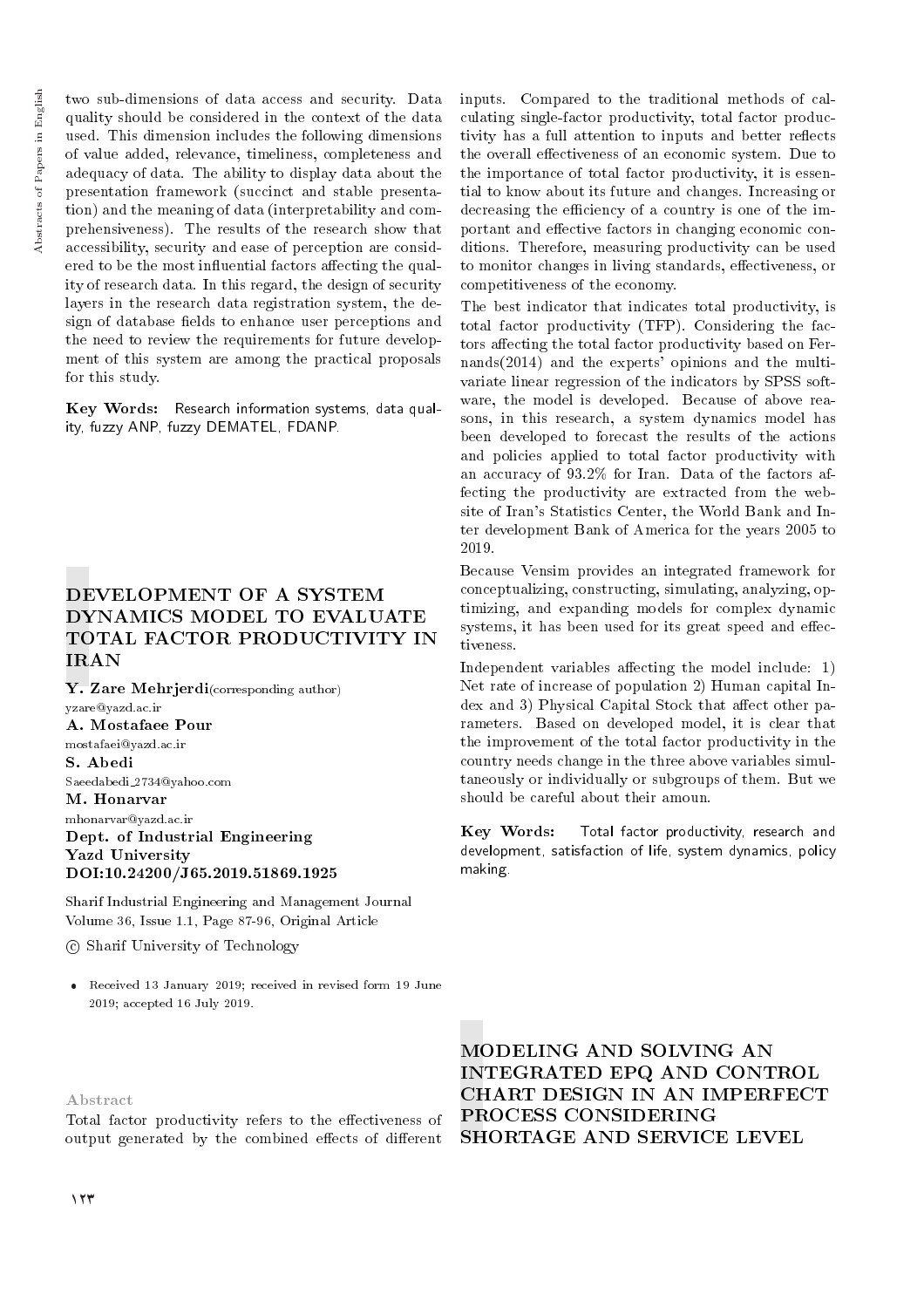## MARKET: GAME THEORY APPROACH

S. Tajeddini

somayeh.tajedini1989@yahoo.com School of Management and Financial Khatam University **M. Seifbarghi**(corresponding author) m.seifbarghy@alzahra.ac.ir Dept. of Industrial Engineering Alzahra University

DOI:10.24200/J65.2019.52391.1947

Sharif Industrial Engineering and Management Journal Volume 36, Issue 1.1, Page 63-72, Original Article

c Sharif University of Technology

 Received 31 December 2018; received in revised form 14 September 2019; accepted 20 September 2019.

#### Abstract

To foster competition in the mobile phone industry and foster proposing variety services to the consumers, the Iran government decided to enter a fourth operator to the country's mobile phone market at 1392 alongside Hamrah Aval ,Irancell and Rightel,who held, respectively, Fifty-nine hundredths, thirty-seven hundredths and four-hundredths of the market. As it seems no economic studies have been published on the topic, this research has analyzed the effect of the entry of a fourth operator to the country's oligopoly market by examining two questions: 1) whether the entry of a fourth operator will create or extend competition (regulator`s dream) and 2) whetear the entry of a fourth operator will create or extend competition (regulator's nightmare). To this purpose, by using a stylized model of France's mobile phone market, and also static and dynamic models in game theory as "Cournot oligopoly", "monopolistic cartel" and "partial cartels (oligopoly with a Cournot competitive fringe)\. The result showed when Hamrah Aval, Irancell and Rightel are in cournot competition and extend it to the new operator:

1) Compared to three-way Cournot competition the maximum most realistic price fall is 1.36% when fourth operator is as efficient as Rightel and could be  $0.37\%$  when Hamrah Aval is averagely efficient.

2) All three operators experience losses, so the total surplus decreases, while consumer surplus increases, which means the entry of a new operator and more competition is good for the consumers.

3) If Hamrah Aval, Irancell and Rightel are in competition and extend it to the fourth operator, this situation will be sustainable and switching to the "monopolistic cartel" and "partial cartels" is equally unlikely.

Key Words: mobile phone, new operator, game theory, cournot competition, cartel.

## PRIORITIZING QUALITY INDICATORS OF RESEARCH DATA BASED ON MULTIPLE CRITERIA DECISION MAKING TECHNIQUES

H. Karamniaifar

hediehkaramnia@gmail.com Dept. of Industrial Engineering Science and Research Branch Islamic Azad University M.J. Ershadi(corresponding author) mjershadi@gmail.com Iranian Research Institute for Information Science and Technology F. Movahedi Sobhani farzad1348@yahoo.com Dept. of Industrial Engineering Science and Research Branch Islamic Azad University DOI:10.24200/J65.2019.52158.1934

Sharif Industrial Engineering and Management Journal Volume 36, Issue 1.1, Page 73-85, Original Article

c Sharif University of Technology

 Received 6 January 2019; received in revised form 30 June 2019; accepted 24 July 2019.

#### Abstract

Research in today's world is one of the most important ways to get out of a resource-based economy into a knowledge-based economy. Hence, research data produced and disseminated during the research play an important role in the growth of knowledge economy. In this study, data quality indicators were screened and their signicance was determined in order to assess the quality of research data. The main criteria affecting the quality of the data were identified and categorized, including essential, inherent, accessibility, textual and display dimensions. Then, using the paired comparison and the fuzzy demilitarization technique based on fuzzy ANP, we determined the internal and external relationships of the factors and sub-factors. Intrinsic quality of data not only includes precision and objectivity, but also credibility and reputation. Accessibility includes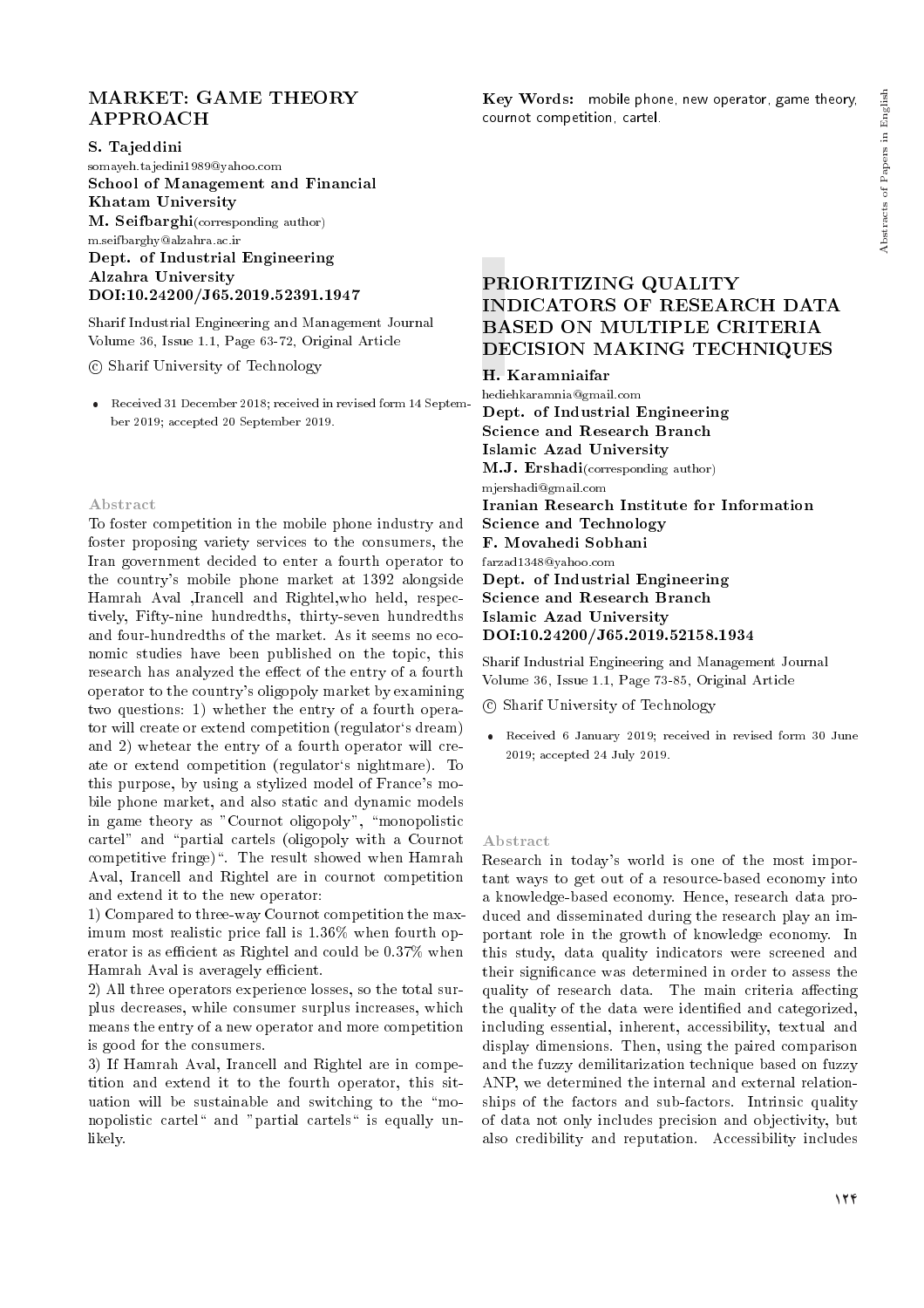waste incinerator, and landfill centers) was considered in the present paper. A bi-objective mixed-integer linear mathematical programming model was presented for location and allocation of municipal solid waste. Model goals were minimizing waste disposal cost and greenhouse gas emission. Other points taken into consideration were a variety of products derived from recycling waste, transferring them to sales areas, and the limitations of number and capacity for transfer stations and waste disposal facilities. Districts 1 to 8 and District 22 of Tehran were selected as a case study for measuring model performance. The results of the case study and sensitivity analysis demonstrated that the optimal solution requires the location of disposal facilities in different districts of Tehran, although these facilities incur considerable costs.

Key Words: Municipal solid waste management, facility location, allocation, two-objective optimization, transfer stations.

## AN INTEGRATED APPROACH TO SUSTAINABLE SUPPLIER SELECTION BASED ON EVIDENTIAL REASONING APPROACH AND BEST-WORST **METHOD**

Z.S. Hosseini zahra.hosseini46@yahoo.com M.S. Fallah Nezhad(corresponding author) fallahnezhad@yazd.ac.ir Dept. of Industrial Engineering Yazd University M.A. Pirayesh pirayesh@um.ac.ir Dept. of Industrial Engineering Ferdowsi University of Mashhad H. Hosseini-Nasab hhn@yazd.ac.ir Dept. of Industrial Engineering Yazd University DOI:10.24200/J65.2019.52228.1940

Sharif Industrial Engineering and Management Journal Volume 36, Issue 1.1, Page 51-62, Original Article

c Sharif University of Technology

 Received 25 December 2018; received in revised form 13 August 2019; accepted 29 September 2019.

#### Abstract

In recent years, supplier selection is one of the vital issues in supply chain. In the past, supplier selection was only based on costs. Years after that, further than costs, factors such as quality, minimum delivery time, etc. have become important. So, it has been shown that sustainable supplier selection concerns environmental and social factors besides the economic factors that have to be considered simultaneously. Hence, supplier selection is a multiple criteria problem in which qualitative and quantitative factors must be considered. One of the causes of environmental criteria importance is the pollution which is increasing by the activities of companies. Also decreasing the available resources is another cause of such. Finally, to create a sustainable supply chain, sustainable supplier selection is very important. In this paper, a sustainable supplier selection is considered. A method is presented for the first time to evaluate suppliers with an Evidential Reasoning (ER) approach which considers the uncertainties of personal judgments. Also, in conditions that there is an absence of information in some of the sub-criteria during the comparison of suppliers, they can be compared based on the minimum and maximum utility function of the suppliers' value. At first, criteria and sub-criteria are chosen in order to evaluate and select the suppliers in sustainable supply chain based on company strategies, expertise and literature review in this field. Then, using the BMW, an effective multiple criteria decision-making method, weights of criteria and sub-criteria determined and in the end to evaluate and rank the suppliers an ER method is employed. ER approach is an algorithm based on a multicriteria evaluation matrix and combination of forecasts Dempster-Shafer and by using that, factors of multilevel structures can be combined. Imperfect evaluation resulted from the lack of information or the inability of the assessor in performing precise judgments or the assessor's error in group decision making, is considered via the error degree of the combined information and utility intervals to determine the imperfect degree of the primary information in decision analysis are provided. In the end, a case study is provided to investigate the procedure in details.

Key Words: Sustainable supplier selection, best worst method, evidential reasoning.

## THE ENTRANCE EFFECT OF A FOURTH OPERATOR ON IRAN'S MOBILE PHONE COMPETITIVE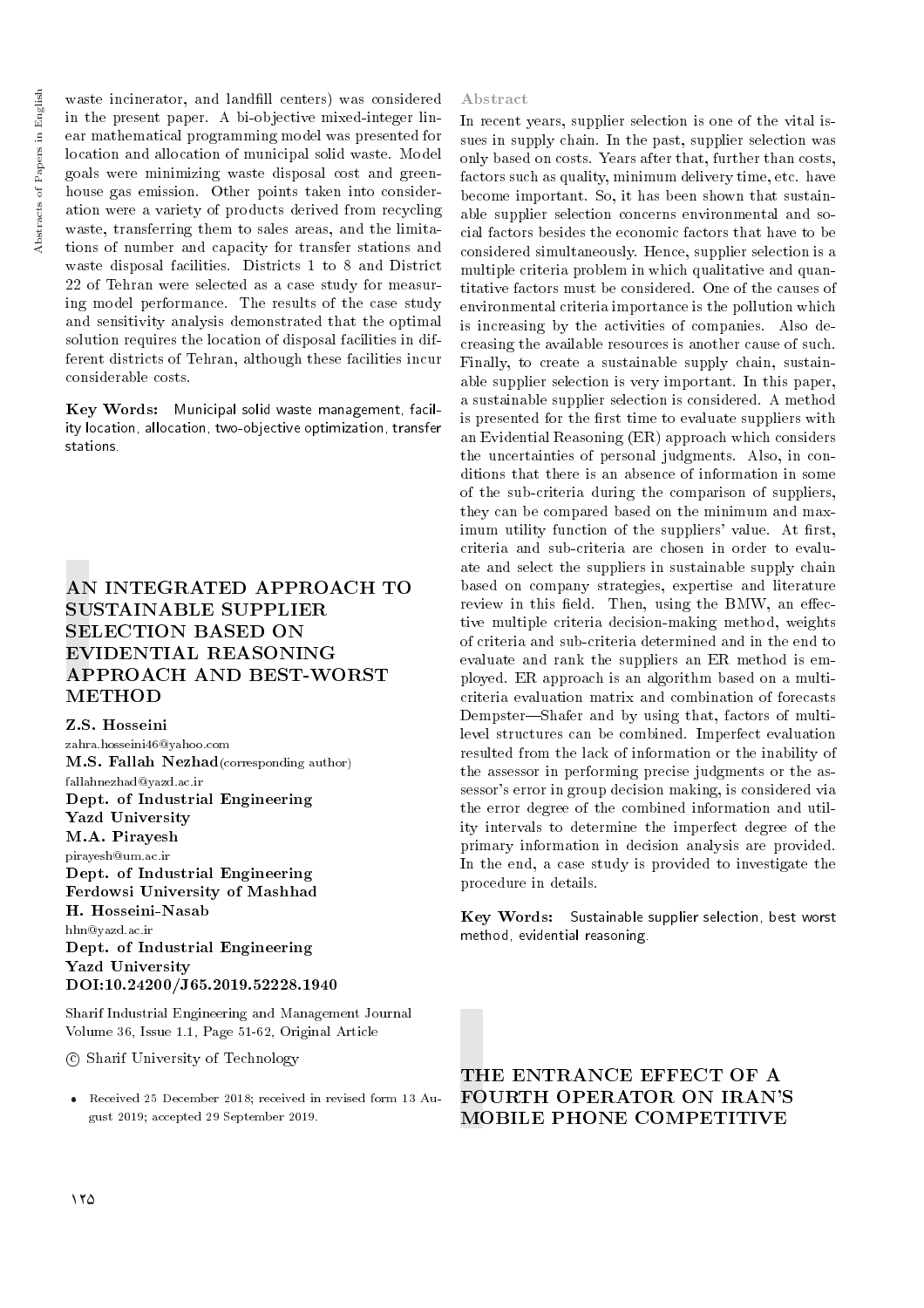#### M.R. Ghasemi

mohammadreza.ghasemi@in.iut.ac.ir

M. Rasti-Barzoki(corresponding author)

rasti@iut.ac.ir

H. Zarei

hamid.zarei@in.iut.ac.ir

Dept. of Industrial and Systems Engineering Isfahan University of Technology DOI:10.24200/J65.2019.51905.1928

Sharif Industrial Engineering and Management Journal Volume 36, Issue 1.1, Page 29-39, Original Article

c Sharif University of Technology

 Received 23 October 2018; received in revised form 29 April 2019; accepted 19 May 2019.

#### Abstract

In today's business world, companies try to collaborate with each other without losing their own competitive powers. In this case, the concept of coopetition can describe these situations excellently. In this paper, collaboration between a supplier and a retailer in a decentralized supply chain has been examined through the use of quantitative discounts in a game theory model. In this model, the agents are faced with inventory, pricing, and discount-offering decisions. At first, this paper examines the problem in the case where the supplier does not offer any discounts to the retailer and obtains the results. Then the paper studies a situation that the supplier applies a discount on the retailer's wholesale price and retailer sells the product to the customers with the same amounts of discounts. In these situations, the paper models a sequential game that the supplier is the leader of the negotiations in order to obtain the Stackelberg Equilibrium. Also the retailer is allowed to set different prices for the customer according to the supplier's discount decisions. Finally, the model is analyzed by studying the fixed and variable transportation costs, using two scenarios in which the costs are paid by the supplier or the retailer. In the investigated problems, if the final customer is dissatisfied, the product is returned to the retailer at a different price, and the retailer sells the returned product at a new price in a secondary market. The results indicate that an increase in the retail price reduces the utilities of the customers from purchasing the product. Nevertheless, such increase also enhances the return price, leading to a greater incentive for the customers to return the purchased products. So an increase in the retail price can even increase the demands of customers. Also a numerical analysis shows that collaboration between the members of a supply chain through a discount contract can signicantly improve the profits of the retailer and the supplier.

Key Words: Pricing, inventory, discount, rate of return, game theory.

## A BI-OBJECTIVE MATHEMATICAL MODEL FOR MUNICIPAL SOLID WASTE LOCATION-ALLOCATION PROBLEM: A CASE STUDY IN TEHRAN

M. Nili

maryam nili@ind.iust.ac.ir M.S. Jabalameli(corresponding author)

jabal@iust.ac.ir

F. Sabouhi

sabouhi@ind.iust.ac.ir

## Dept. of Industrial Engineering Iran University of Science and Technology DOI:10/24200./J65.2019.51068.1892

Sharif Industrial Engineering and Management Journal Volume 36, Issue 1.1, Page 41-50, Original Article

c Sharif University of Technology

 Received 28 November 2018; received in revised form 1 June 2019; accepted 3 July 2019.

#### Abstract

There are different factors, including economic development and population explosion, causing the rapid increase in municipal solid waste generation rates. In today's municipal solid waste management, a considerable amount of financial and human resources is spent on collection and transportation, and little attention has been paid to production, storage in place, recycling, and disposal. As proper collection and transportation are important issues in municipal solid waste system, creation of energy from waste as well as recycling and disposal are also signicant, attention must be paid to the optimal usage of dirty gold (i.e. municipal solid wastes) for pollution reduction. Moreover, determining suitable locations for transfer stations and waste disposal facilities is a very complex problem, needing a comprehensive review and evaluation process accounting for the requirements of municipal, environmental, and governmental regulations. In this context, it is vital to develop an effective and efficient approach for designing and planning a waste management system. In order to realize this goal, a three-level network consisting of customers, transfer stations, and disposal facilities (recycling, composting,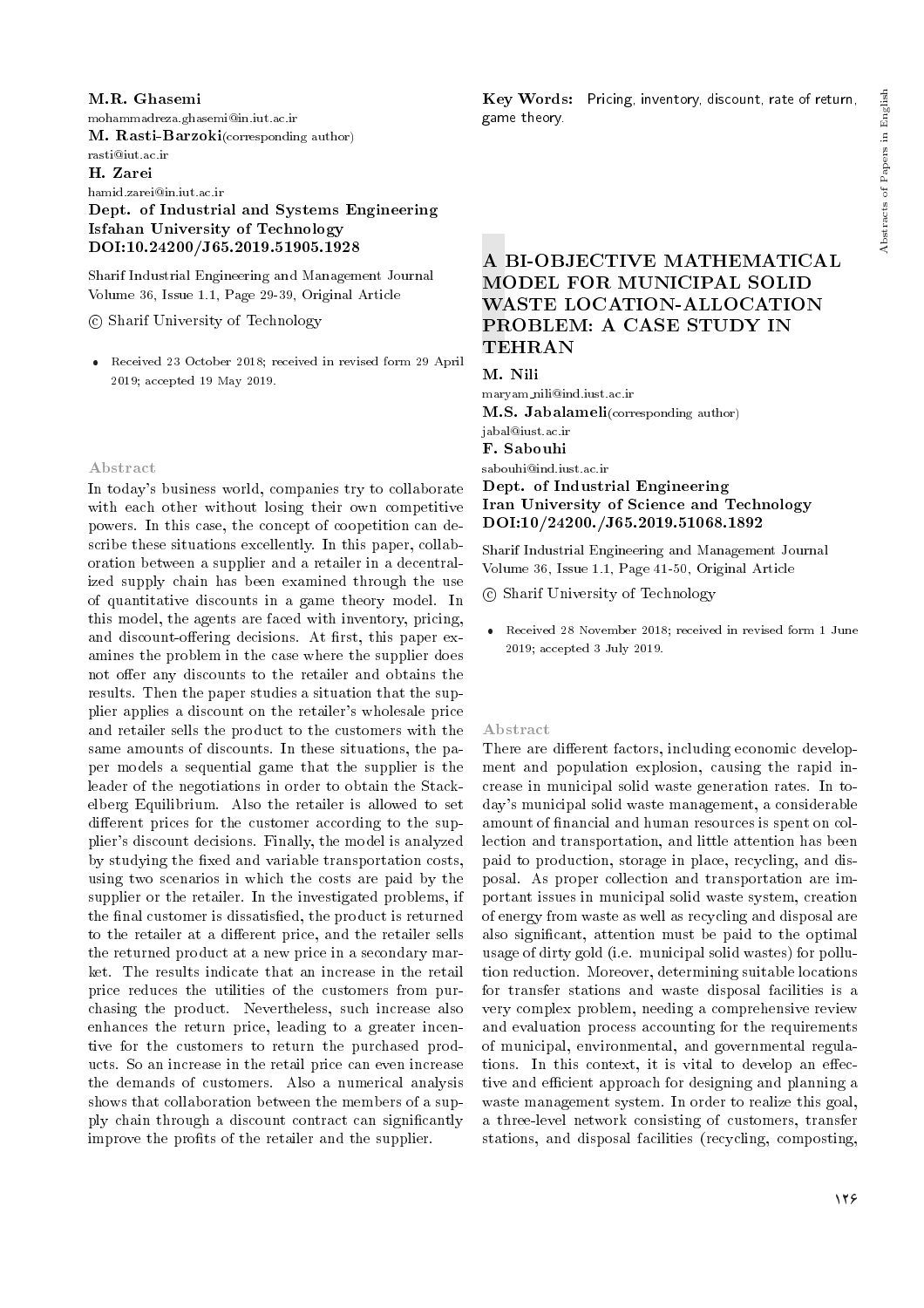comes close together and reaches to a certain proportional level.

 The amount of government subsidies to producers and consumers of green products has an effect on GSCM diffusion. The results show that in the case of same changes in these two parameters, the impact of the consumer subsidy  $(SC)$  is far greater than the effect of the producer subsidy (SM), and if the government's target is more green production, the consumption subsidy has a better effect.

• GSCM releases will be significantly enhanced, if green manufacturers can reduce the cost of their products in a variety of ways.

 Sensitivity of consumers to green product preferences is also effective in GSCM diffusion, but its effect is less than other factors.

Key Words: Green supply chain management, system dynamics, diffusion modeling, supply chain simulation.

# DESIGNING CONTROL CHARTS BASED ON RESIDUALS FOR MONITORING SIMPLE LINEAR PROFILES IN SHORT RUN PROCESSES

S.B. Khalilideilami

khalilideilami@yahoo.com Dept. of Industrial Engineering North Tehran Branch, Payame Noor University A. Amiri(corresponding author) amiri@shahed.ac.ir P. Khosravi p khosravi70@yahoo.com Dept. of Industrial Engineering Shahed University DOI:10.24200/J65.2019.51025.1884

Sharif Industrial Engineering and Management Journal Volume 36, Issue 1.1, Page 19-28, Original Article

## c Sharif University of Technology

 Received 8 July 2018; received in revised form 1 June 2019; accepted 29 September 2019.

#### Abstract

In some applications, performance of a process or quality of a product is characterized by a relationship between a response variable and one or more explanatory variables, referred to as profile in the literature. Certain methods have been developed to monitor various profiles. On the other side, nowadays due to diversity of customer demand and short time for presenting products in market, manufacturing strategy is focused on short run processes characterized by high diversity and low volume. Therefore, statistical process control for such processes, due to inspection restrictions in a short period is a special practice. In such circumstances, control charts in Phase I cannot be performed and correct estimations are not available for estimating process mean and standard deviation. To overcome the situation, self-starting methods are developed to update the parameter estimations along with new observations and simultaneous checks of the out-of-control conditions. Hence, implementing traditional control charts for monitoring short run processes is not practical, and new methods and control charts should be developed to monitor such processes. In this paper with aggregating two above-mentioned subjects, quality characteristics which are pertained to short run processes and which are modeled by simple linear pro files, have been monitored. Suitable methods and new control charts are developed to monitor process effectively. In this paper, we focus on monitoring residuals and propose new control charts to monitor mean and dispersion of residuals simultaneously. In order to monitor residuals in short run processes whose quality characteristics are modeled by simple linear profiles, we propose two control charts for monitoring mean and one control chart for monitoring standard deviation. Then, with combination of these control charts, we develop two distinct control charts named QMCC and TMCC to monitor mean and variance of residuals concurrently. Performance of the proposed control charts have been compared with competitor control chart using simulation studies and average run length (ARL) criterion. The results of simulation studies show that our proposed control charts in some parameters have better performance compared to competitive control chart under moderate and large shifts in terms of out-of-control ARLs.

Key Words: Control chart, short run processes, process monitoring, simple linear profile, exponentially weighted moving average.

A GAME THEORETIC APPROACH FOR PRODUCT PRICING IN A TWO-ECHELON SUPPLY CHAIN CONSIDERING QUANTITATIVE DISCOUNTS AND RETURN POLICIES